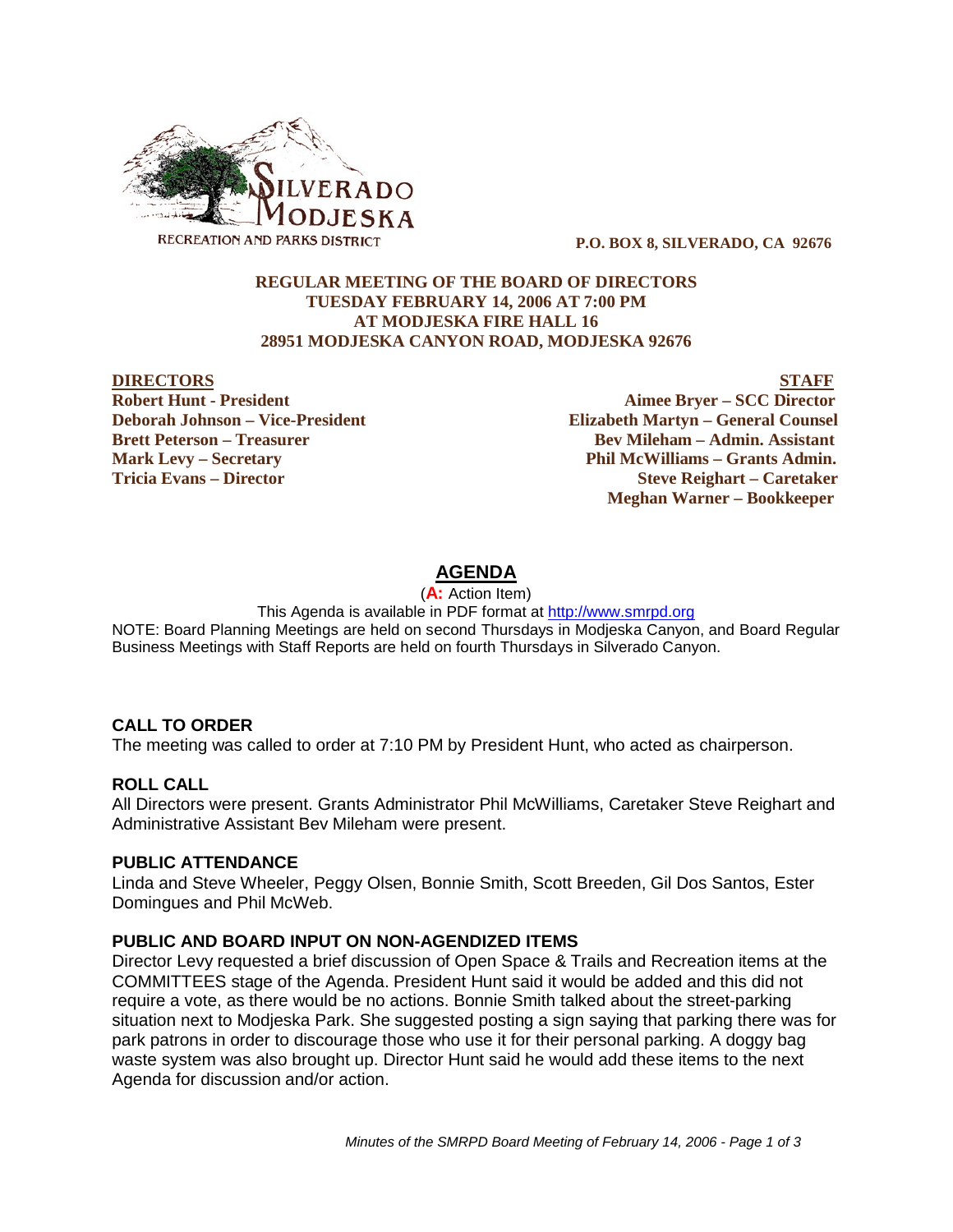# **CONSENT CALENDAR**

**1st ACTION:** Director Johnson made a motion to approve the Consent Calendar with the Minutes of January 24, 2006. Director Peterson seconded. Unanimously approved.

# **PAYMENT OF DISTRICT BILLS**

**2nd ACTION:** Director Johnson made a motion to approve payment of transmittal 02-06A for \$150.00 total for Directors compensation for the Regular Board Meeting of January 24, 2006 to: Director Levy \$50.00, Director Hunt \$50.00, Director Evans \$50.00 Director Levy seconded. Unanimously approved.

The Board discussed approval of the final billing of \$6,698.75 from Weatherline Roofing, Inc. for work on the Modjeska Community Center and outbuilding. This final amount includes repair of damaged wood discovered after roof removal, a proviso that was on all bids received.

**3rd ACTION:** Director Johnson made a motion to approve the billing of \$6,698.75 from Weatherline Roofing Inc. Director Evans seconded. Unanimously approved.

**4th ACTION:** Director Johnson moved to approve payment of transmittal 02-06B for  $$0.042.72$  total to:

| ึง 9.043.72 เบเลเ เบ.                             |            |                                  |
|---------------------------------------------------|------------|----------------------------------|
| <b>Home Depot</b>                                 | \$112.56   | <b>Inv. Dated 1-27-06</b>        |
| <b>Weatherline Roofing</b>                        | \$6,698.75 | Inv. #6619                       |
| K.J Snyder & Associates                           | \$575.00   | Inv. 5776 and 5741               |
| <b>SBC</b>                                        | \$43.76    | 714-6492428 and 6492850          |
| <b>Bev Mileham</b>                                | \$55.02    | Reimbursement (Admin. Assistant) |
| <b>Steve Reighart</b>                             | \$1,050.00 | Inv. dated 12-13-05              |
| <b>Ware Disposal</b>                              | \$108.63   | Inv. #62100989                   |
| <b>Meghan Warner</b>                              | \$400.00   | Inv. #06-18 (Bookkeeper)         |
| Director Peterson seconded. Unanimously approved. |            |                                  |
|                                                   |            |                                  |

## **CARETAKER'S REPORT**

Caretaker Steve Reighart has been checking into purchasing a new water fountain for Modjeska Park. The cost for a new one is between \$1,200 and \$1,500. The existing fountain can be repaired for an estimated \$600.00. The Board agreed that the repair should be done.

Repairing the mercury vapor lights at the park will cost between \$100.00 and \$150.00. Timer settings for the lights will be discussed with neighbors who will be affected by them.

The Board was shown a drawing of a gothic style picket fence to put along the creek behind the Modjeska Community Center as a safety device to keep children and others from falling in. It will cost around \$400.00. President Hunt will add this to the next Agenda for discussion and action.

Bonnie Smith said a broken sprinkler valve needs to be replaced at the Modjeska Park. Resident Gil Dos Santos offered to donate one.

# **GRANTS ADMINISTRATOR'S REPORT**

Phil McWilliams reported that the Advance Grant checks have arrived, a little over \$25,000. Bid solicitation notices for the Silverado Renovation Project will be put out this week